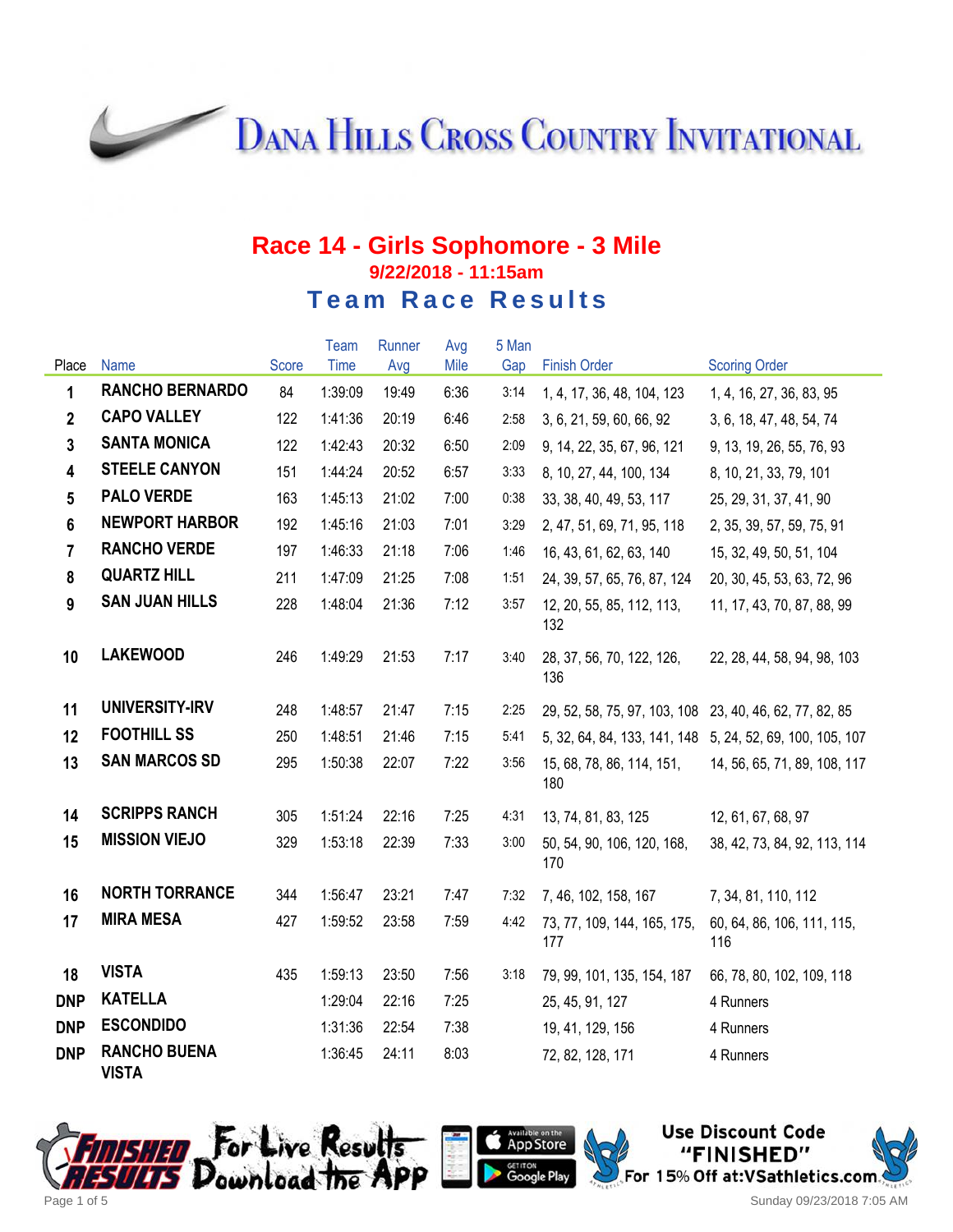### **Race 14 - Girls Sophomore - 3 Mile 9/22/2018 - 11:15am Team Race Results**

|            |                         |       | Team    | Runner | Avg  | 5 Man |                     |                      |
|------------|-------------------------|-------|---------|--------|------|-------|---------------------|----------------------|
| Place      | <b>Name</b>             | Score | Time    | Avg    | Mile | Gap   | <b>Finish Order</b> | <b>Scoring Order</b> |
| <b>DNP</b> | <b>ARBOR VIEW</b>       |       | 1:37:44 | 24:26  | 8:08 |       | 42, 107, 138, 178   | 4 Runners            |
| <b>DNP</b> | <b>VILLA PARK</b>       |       | 1:39:42 | 24:55  | 8:18 |       | 88, 89, 161, 172    | 4 Runners            |
| <b>DNP</b> | <b>WESTMINSTER</b>      |       | 1:46:46 | 26:41  | 8:53 |       | 31, 93, 166, 188    | 4 Runners            |
| <b>DNP</b> | <b>COVINA</b>           |       | 1:03:42 | 21:14  | 7:04 |       | 18, 23, 98          | 3 Runners            |
| <b>DNP</b> | <b>ORANGE VISTA</b>     |       | 1:09:21 | 23:07  | 7:42 |       | 26, 110, 145        | 3 Runners            |
| <b>DNP</b> | <b>ELSINORE</b>         |       | 1:19:25 | 26:28  | 8:49 |       | 105, 173, 174       | 3 Runners            |
| <b>DNP</b> | <b>CANYON SPRINGS</b>   |       | 1:21:07 | 27:02  | 9:00 |       | 30, 179, 183        | 3 Runners            |
| <b>DNP</b> | <b>RAMONA SD</b>        |       | 40:33   | 20:16  | 6:45 |       | 11, 34              | 2 Runners            |
| <b>DNP</b> | <b>MISSION HILLS</b>    |       | 22:26   | 22:26  | 7:28 |       | 80                  | 1 Runner             |
| <b>DNP</b> | <b>TROY</b>             |       | 23:53   | 23:53  | 7:57 |       | 115                 | 1 Runner             |
| <b>DNP</b> | <b>JURUPA HILLS</b>     |       | 24:01   | 24:01  | 8:00 |       | 116                 | 1 Runner             |
| <b>DNP</b> | <b>SAN BERNARDINO</b>   |       | 25:17   | 25:17  | 8:25 |       | 147                 | 1 Runner             |
| <b>DNP</b> | <b>SANTA ANA VALLEY</b> |       | 25:36   | 25:36  | 8:32 |       | 153                 | 1 Runner             |





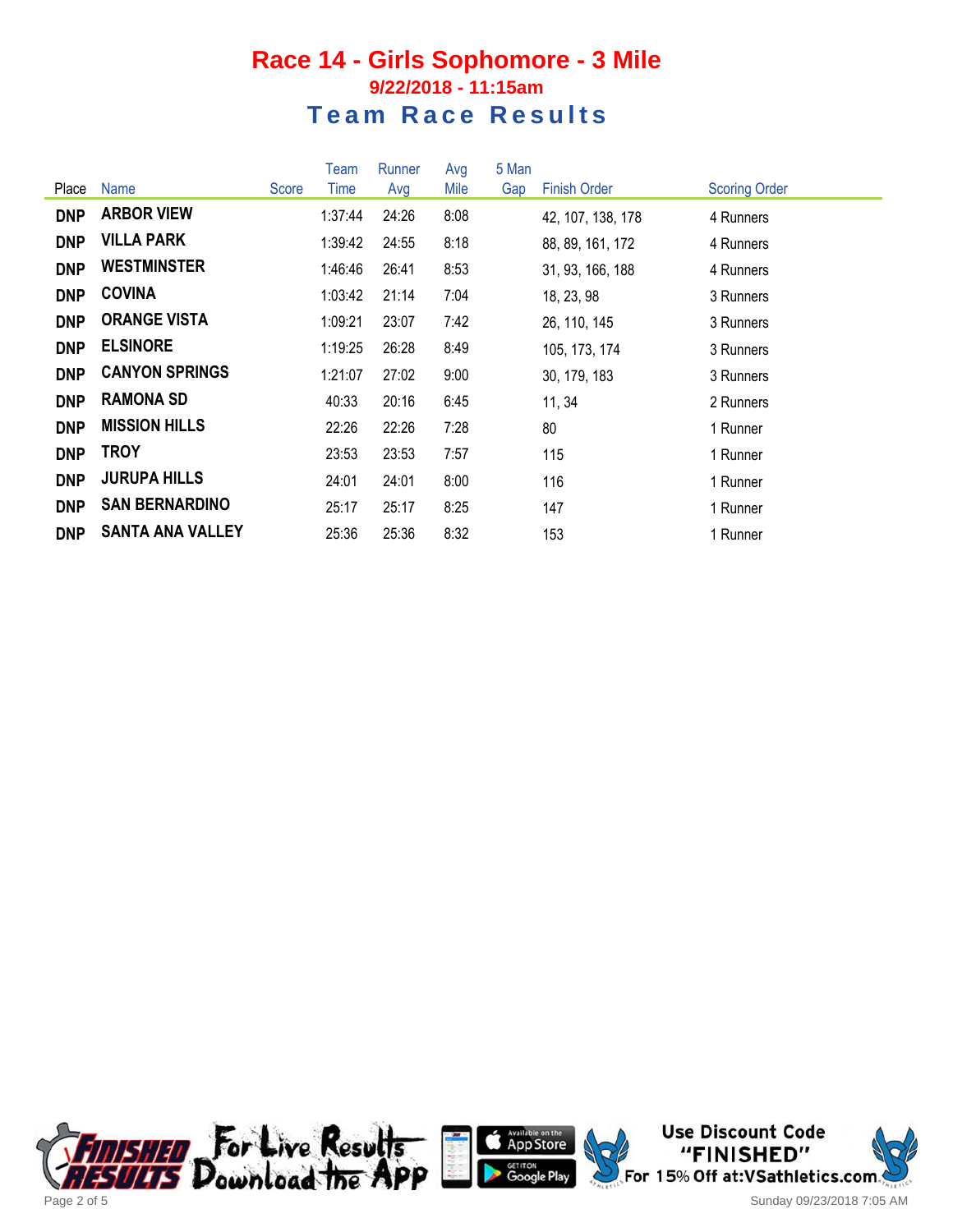# **Race 14 - Girls Sophomore - 3 Mile 9/22/2018 - 11:15am Individual Race Results**

|    | Place Name             |    | <b>Grade School</b> | Time    | <b>Points</b> |    | Place Name                           |    | <b>Grade School</b> | Time    | Points |
|----|------------------------|----|---------------------|---------|---------------|----|--------------------------------------|----|---------------------|---------|--------|
| 1  | Ashley Learn           | 10 | Rancho Bernardo     | 17:58.5 | 1             | 39 | <b>Riley Briggs</b>                  | 10 | Quartz Hill         | 20:56.1 | 30     |
| 2  | Isa Glassen            | 10 | Newport Harbor      | 18:35.9 | 2             | 40 | <b>Bailey Campbell</b>               | 10 | Palo Verde          | 20:56.5 | 31     |
| 3  | Samantha Fulkerson     | 10 | Capo Valley         | 18:44.8 | 3             | 41 | Olivia Anderson                      | 10 | Escondido           | 20:58.0 |        |
| 4  | Mla Stephenson         | 10 | Rancho Bernardo     | 18:58.5 | 4             | 42 | McKenna Thomason                     | 10 | <b>Arbor View</b>   | 20:59.7 |        |
| 5  | Haley McAveney         | 10 | Foothill SS         | 18:58.7 | 5             | 43 | Jasmin Guerra                        | 10 | Rancho Verde        | 21:07.6 | 32     |
| 6  | Shannon Trueman        | 10 | Capo Valley         | 19:02.1 | 6             | 44 | Ileana Hernandez                     | 10 | Steele Canyon       | 21:09.1 | 33     |
| 7  | Nasa Kato              | 10 | North Torrance      | 19:23.5 | 7             | 45 | Audrie Mahassel                      | 10 | Katella             | 21:10.0 |        |
| 8  | Inela Diaz             | 10 | Steele Canyon       | 19:40.8 | 8             | 46 | Savannah Labarda                     | 10 | North Torrance      | 21:11.1 | 34     |
| 9  | Lusa Holmstrom         | 10 | Santa Monica        | 19:45.2 | 9             | 47 | <b>Emely Gomez</b>                   | 10 | Newport Harbor      | 21:11.7 | 35     |
| 10 | Jennifer McCubbin      | 10 | Steele Canyon       | 19:45.8 | 10            | 48 | Angelica Ota                         | 10 | Rancho Bernardo     | 21:13.4 | 36     |
| 11 | Jennifer Hull          | 10 | Ramona SD           | 19:48.9 |               | 49 | <b>Haley Parker</b>                  | 10 | Palo Verde          | 21:13.8 | 37     |
| 12 | Isabella Zuniga        | 10 | San Juan Hills      | 19:50.7 | 11            | 50 | Makenna Cleary                       | 10 | Mission Viejo       | 21:18.5 | 38     |
| 13 | Delphine Maurer        | 10 | Scripps Ranch       | 19:51.8 | 12            | 51 | Emma Kubiak                          | 10 | Newport Harbor      | 21:21.7 | 39     |
| 14 | Anna Kroskrity         | 10 | Santa Monica        | 19:54.4 | 13            | 52 | <b>Amberley Martinez</b>             | 10 | University-Irv      | 21:22.1 | 40     |
| 15 | Ashley Hansen          | 10 | San Marcos SD       | 19:55.0 | 14            | 53 | Ellie Warner                         | 10 | Palo Verde          | 21:22.6 | 41     |
| 16 | Alycia English         | 10 | Rancho Verde        | 20:03.2 | 15            | 54 | Ella Pacini                          | 10 | Mission Viejo       | 21:22.9 | 42     |
| 17 | Samantha Ryan          | 10 | Rancho Bernardo     | 20:09.1 | 16            | 55 | Haidyn Femino                        | 10 | San Juan Hills      | 21:30.3 | 43     |
| 18 | Amy Escobedo           | 10 | Covina              | 20:09.7 |               | 56 | Calinda Perez                        | 10 | Lakewood            | 21:33.2 | 44     |
| 19 | Melissa Martinez       | 10 | Escondido           | 20:18.0 |               | 57 | Asiah Giuntoni                       | 10 | Quartz Hill         | 21:39.6 | 45     |
| 20 | Lily Keeler            | 10 | San Juan Hills      | 20:19.1 | 17            | 58 | Reyya Kocagil                        | 10 | University-Irv      | 21:40.0 | 46     |
| 21 | Alexis Telford         | 10 | Capo Valley         | 20:22.9 | 18            | 59 | <b>Emily Burkhardt</b>               | 10 | Capo Valley         | 21:43.0 | 47     |
| 22 | Anna Faries            | 10 | Santa Monica        | 20:23.8 | 19            | 60 | Sophia Michinock                     | 10 | Capo Valley         | 21:43.3 | 48     |
| 23 | Kayla Cordero          | 10 | Covina              | 20:24.1 |               | 61 | Katelyn Diaz                         | 10 | Rancho Verde        | 21:44.6 | 49     |
| 24 | Angela Rubio           | 10 | Quartz Hill         | 20:24.3 | 20            | 62 | Neriah Clowney                       | 10 | Rancho Verde        | 21:48.4 | 50     |
| 25 | Ginny Lopez            | 10 | Katella             | 20:32.7 |               | 63 | Talana Harmon                        | 10 | Rancho Verde        | 21:50.1 | 51     |
| 26 | Andrea Pearson         | 10 | Orange Vista        | 20:33.1 |               | 64 | Mia Spears                           | 10 | <b>Foothill SS</b>  | 21:53.5 | 52     |
| 27 | Andrea Bobadilla       | 10 | Steele Canyon       | 20:34.8 | 21            | 65 | Katelyn Beck                         | 10 | Quartz Hill         | 21:54.1 | 53     |
| 28 | Nina Draffen           |    | 10 Lakewood         | 20:39.2 | 22            | 66 | Kamryn Davies-Kiernar 10 Capo Valley |    |                     | 21:54.3 | 54     |
| 29 | Marta Meinardi         | 10 | University-Irv      | 20:40.4 | 23            | 67 | Kylee Navin                          | 10 | Santa Monica        | 21:54.5 | 55     |
| 30 | Kaya Ghiani            | 10 | Canyon Springs      | 20:41.8 |               | 68 | Kaylie Robertson                     | 10 | San Marcos SD       | 21:55.0 | 56     |
| 31 | Vivian Nguyen          | 10 | Westminster         | 20:42.3 |               | 69 | Elisabeth Leiby                      | 10 | Newport Harbor      | 22:01.4 | 57     |
| 32 | <b>Ashley Tuley</b>    | 10 | Foothill SS         | 20:43.3 | 24            | 70 | Mckenna Thomas                       | 10 | Lakewood            | 22:02.8 | 58     |
| 33 | Zoie Martin            | 10 | Palo Verde          | 20:44.4 | 25            | 71 | Katie Shannon                        | 10 | Newport Harbor      | 22:05.4 | 59     |
| 34 | Ariel Olvera-Kovacic   | 10 | Ramona SD           | 20:44.6 |               | 72 | Sarah Guzman                         | 10 | Rancho Buena Vista  | 22:06.7 |        |
| 35 | <b>Riley Masterson</b> | 10 | Santa Monica        | 20:45.4 | 26            | 73 | Ana Christina Watson                 | 10 | Mira Mesa           | 22:07.2 | 60     |
| 36 | Natalie Donham         | 10 | Rancho Bernardo     | 20:50.1 | 27            | 74 | Alana McCartney                      | 10 | Scripps Ranch       | 22:07.6 | 61     |
| 37 | Maya Thomas            | 10 | Lakewood            | 20:54.5 | 28            | 75 | Sydney Field                         | 10 | University-Irv      | 22:08.8 | 62     |
| 38 | Alyson Ajdini          | 10 | Palo Verde          | 20:55.9 | 29            | 76 | Sophia Manzano                       | 10 | Quartz Hill         | 22:15.4 | 63     |
|    |                        |    |                     |         |               |    |                                      |    |                     |         |        |







FINISHED For Live Result<del>s</del><br>ESULTS Download the APP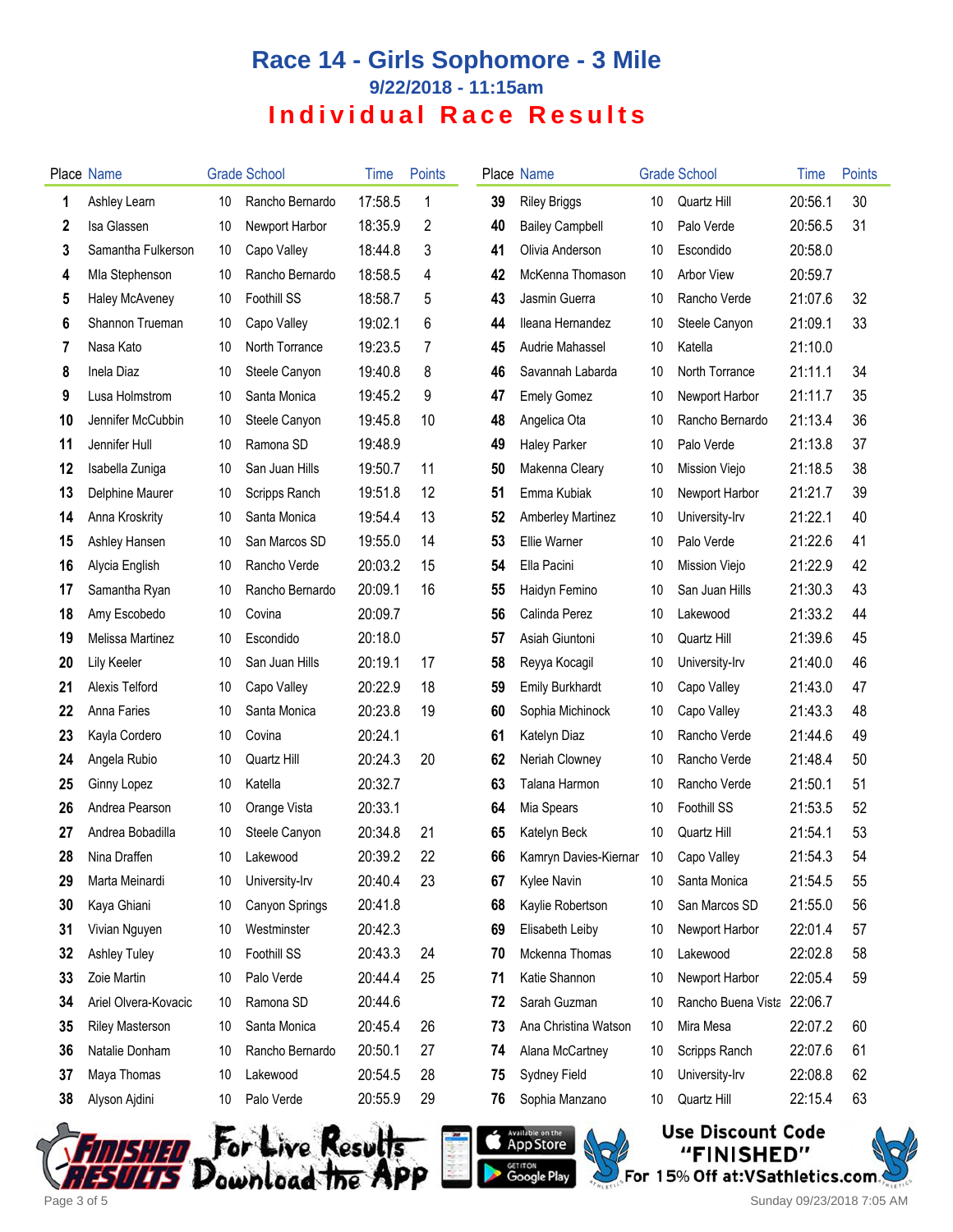# **Race 14 - Girls Sophomore - 3 Mile 9/22/2018 - 11:15am Individual Race Results**

|     | Place Name           |    | <b>Grade School</b>  | Time    | <b>Points</b> |     | Place Name            |    | <b>Grade School</b>  | Time    | Points |
|-----|----------------------|----|----------------------|---------|---------------|-----|-----------------------|----|----------------------|---------|--------|
| 77  | Marianne Aquino      | 10 | Mira Mesa            | 22:15.4 | 64            | 115 | Victoria Abbey        | 10 | Troy                 | 23:53.6 |        |
| 78  | Gabriella Pires      | 10 | San Marcos SD        | 22:18.2 | 65            | 116 | Heidi Pora            | 10 | Jurupa Hills         | 24:01.7 |        |
| 79  | Angela Nunez         | 10 | Vista                | 22:24.0 | 66            | 117 | Pieper Nelson         | 10 | Palo Verde           | 24:12.2 | 90     |
| 80  | Samantha Morreale    | 10 | <b>Mission Hills</b> | 22:26.9 |               | 118 | Ariana Llamas         | 10 | Newport Harbor       | 24:14.0 | 91     |
| 81  | Noelle Paley         | 10 | Scripps Ranch        | 22:27.9 | 67            | 119 | Laura Li              | 10 | University-Irv       | 24:17.0 |        |
| 82  | Natalie Cruz         | 10 | Rancho Buena Vista   | 22:33.4 |               | 120 | Noelle Nambo          | 10 | <b>Mission Viejo</b> | 24:18.6 | 92     |
| 83  | Natalie Markman      | 10 | Scripps Ranch        | 22:33.5 | 68            | 121 | Leslie Garcia         | 10 | Santa Monica         | 24:19.3 | 93     |
| 84  | Helena Alvarez       | 10 | Foothill SS          | 22:36.0 | 69            | 122 | Olivia Rodriguez      | 10 | Lakewood             | 24:19.9 | 94     |
| 85  | Olivia Roselli       | 10 | San Juan Hills       | 22:36.5 | 70            | 123 | <b>Emily Stallman</b> | 10 | Rancho Bernardo      | 24:20.9 | 95     |
| 86  | Jaden Vanderpol      | 10 | San Marcos SD        | 22:39.0 | 71            | 124 | Maritza Acosta        | 10 | Quartz Hill          | 24:22.2 | 96     |
| 87  | Melissa Canales      | 10 | Quartz Hill          | 22:39.4 | 72            | 125 | Karina Noel           | 10 | Scripps Ranch        | 24:23.5 | 97     |
| 88  | Angela Roberts       | 10 | Villa Park           | 22:42.4 |               | 126 | Elizabeth Chavez      | 10 | Lakewood             | 24:27.4 | 98     |
| 89  | Casey Duyan          | 10 | Villa Park           | 22:47.0 |               | 127 | Sarahi Jasso          | 10 | Katella              | 24:29.5 |        |
| 90  | Juliana Lane         | 10 | <b>Mission Viejo</b> | 22:49.9 | 73            | 128 | Janette Larsen        | 10 | Rancho Buena Vista   | 24:31.7 |        |
| 91  | Andrea Ibarra        | 10 | Katella              | 22:52.3 |               | 129 | <b>Tiffany Yanez</b>  | 10 | Escondido            | 24:33.9 |        |
| 92  | Loren Mclain         | 10 | Capo Valley          | 22:52.5 | 74            | 130 | Julie Hernandez       | 10 | Rancho Bernardo      | 24:37.4 |        |
| 93  | Tammy Ly             | 10 | Westminster          | 22:53.9 |               | 131 | Parmis Mazdeh         | 10 | Rancho Bernardo      | 24:38.3 |        |
| 94  | Kassandra Flores     | 10 | Capo Valley          | 22:56.0 |               | 132 | Ashley Ortega Hernand | 10 | San Juan Hills       | 24:38.5 | 99     |
| 95  | Caroline West        | 10 | Newport Harbor       | 22:59.9 | 75            | 133 | Lauren Zweber         | 10 | <b>Foothill SS</b>   | 24:40.2 | 100    |
| 96  | Olivia Hatch         | 10 | Santa Monica         | 23:00.9 | 76            | 134 | Katelyn Nguyen        | 10 | Steele Canyon        | 24:41.7 | 101    |
| 97  | Vani Tankha          | 10 | University-Irv       | 23:06.3 | 77            | 135 | Lizzy Vampola         | 12 | Vista                | 24:42.0 | 102    |
| 98  | Karyme Suarez        | 10 | Covina               | 23:08.5 |               | 136 | <b>Emmalie Miner</b>  | 10 | Lakewood             | 24:44.0 | 103    |
| 99  | Camila Marquez       | 12 | Vista                | 23:10.3 | 78            | 137 | Jordan Beach          | 10 | Rancho Bernardo      | 24:44.6 |        |
| 100 | Milka Hernandez      | 10 | Steele Canyon        | 23:14.1 | 79            | 138 | Amanda Brown          | 10 | <b>Arbor View</b>    | 24:44.7 |        |
| 101 | Jordyn Arechiga      | 10 | Vista                | 23:14.5 | 80            | 139 | Olivia Kramarsky      | 10 | Santa Monica         | 24:49.9 |        |
| 102 | Janelle Asato        | 10 | North Torrance       | 23:17.5 | 81            | 140 | Kylie Magana          | 10 | Rancho Verde         | 24:54.3 | 104    |
| 103 | Eleanor Hanssler     | 10 | University-Irv       | 23:17.9 | 82            | 141 | Karla Ruiz            | 10 | <b>Foothill SS</b>   | 24:55.9 | 105    |
|     | 104 Gina Lee         | 10 | Rancho Bernardo      | 23:21.5 | 83            | 142 | <b>Audrey Street</b>  | 10 | Rancho Bernardo      | 24:57.4 |        |
| 105 | Aaliyah Smith        | 10 | Elsinore             | 23:27.1 |               | 143 | Jaden Nguyen          | 10 | Rancho Bernardo      | 25:04.0 |        |
| 106 | Jocelyn Dorman       | 10 | <b>Mission Viejo</b> | 23:28.6 | 84            | 144 | Casie Nguyen          | 10 | Mira Mesa            | 25:04.5 | 106    |
| 107 | Rebekah Johnson      | 10 | <b>Arbor View</b>    | 23:29.9 |               | 145 | Cynthia Scott         | 10 | Orange Vista         | 25:09.5 |        |
| 108 | <b>Ariel Hurwitz</b> | 10 | University-Irv       | 23:33.1 | 85            | 146 | Emily Kuczynski       | 10 | San Juan Hills       | 25:10.3 |        |
| 109 | Alisa Vu             | 10 | Mira Mesa            | 23:36.1 | 86            | 147 | <b>Elvira Aceves</b>  | 10 | San Bernardino       | 25:17.9 |        |
| 110 | Alexia Garcia        | 10 | Orange Vista         | 23:38.6 |               | 148 | Karen Noriega Rojas   | 10 | Foothill SS          | 25:22.8 | 107    |
| 111 | Kortney Maeda        | 10 | University-Irv       | 23:39.3 |               | 149 | <b>Hailey Grimes</b>  | 10 | Capo Valley          | 25:32.2 |        |
| 112 | Izzy McKay           | 10 | San Juan Hills       | 23:47.8 | 87            | 150 | Lauren McKevitt       | 10 | San Juan Hills       | 25:33.4 |        |
| 113 | Zoe Gutmann          | 10 | San Juan Hills       | 23:48.5 | 88            | 151 | Hannah Fegenbush      | 10 | San Marcos SD        | 25:33.7 | 108    |
| 114 | Rhea Sidhu           | 10 | San Marcos SD        | 23:51.3 | 89            | 152 | Esmeralda Chavez      | 10 | San Juan Hills       | 25:35.1 |        |